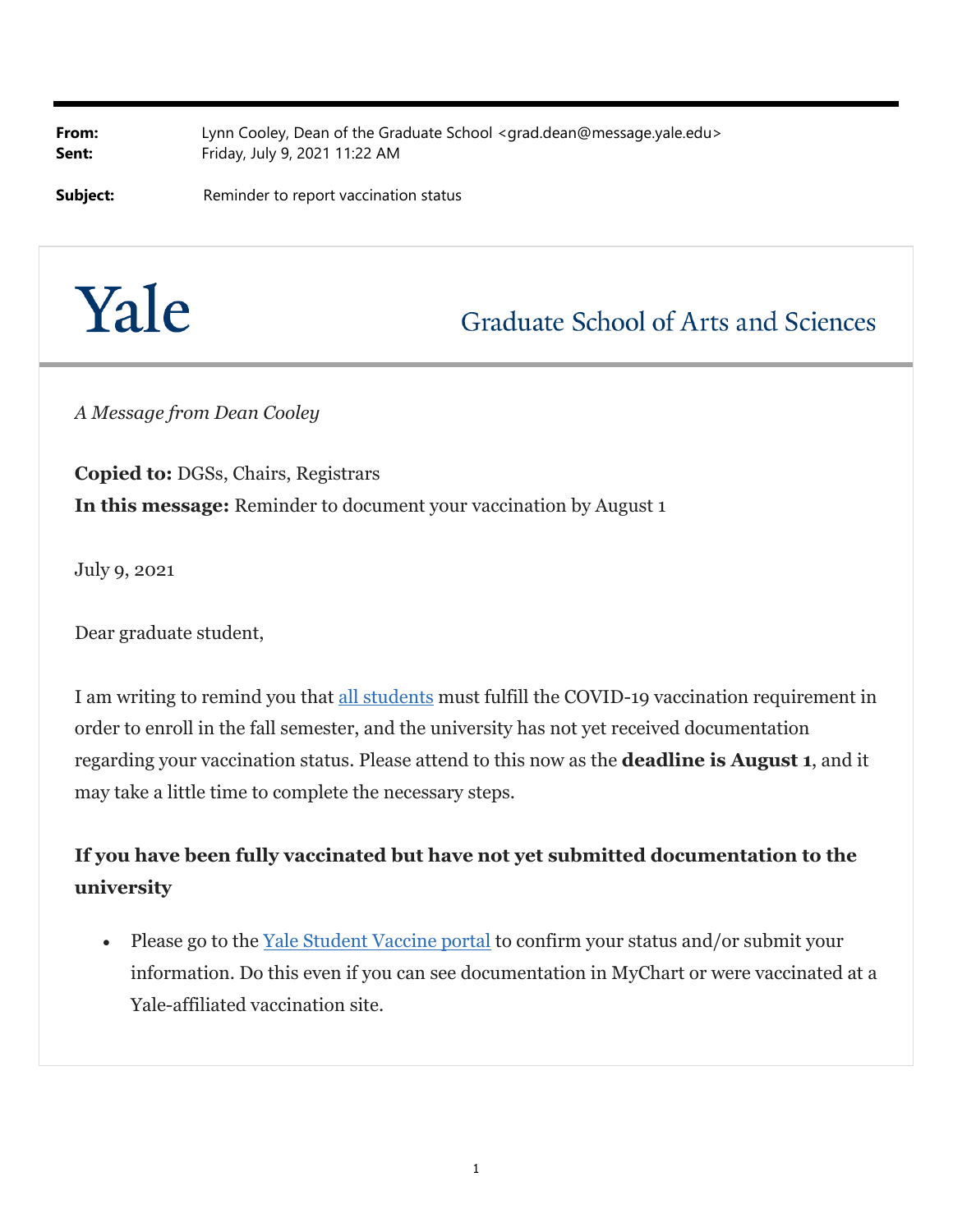Your university status will be considered "fully vaccinated" when 2 weeks have passed from your second dose of a 2-dose series, or a single dose of the Johnson & Johnson vaccine.

**If you are partially vaccinated (having received one of a two-dose series)**, please complete your series on schedule and then upload your documentation as above.

#### **If you have not yet been vaccinated, please start the process now:**

- If you are in Connecticut, you may self-schedule a vaccine appointment on campus at the Rose Center (101 Ashmun Street) or anywhere in the state through the CT Department of Health vaccine portal.
- Once you have received your final dose of the vaccine, follow the documentation instructions above.
- Remember you must be fully vaccinated by the time the semester starts on September 1, so you will need to get your final dose no later than two weeks before that date.
- If you are not able to complete your vaccination on time due to extenuating circumstances, please contact the GSAS Health and Safety Leaders at gsas.safetyteam@yale.edu.

#### **If you plan to request an exemption:**

- Complete the exemption forms on the Yale Student Vaccine Portal. More information about the exemption process can be found here.
- **Note that review of exemption requests may take up to 2 weeks**. Medical exemptions will require additional information from, or discussion with, your healthcare provider.

**If you are an international student**, please refer to these detailed FAQs and guidance you have received from the Office of International Students and Scholars.

#### **Students who are not yet fully vaccinated, as well as all students who have applied**